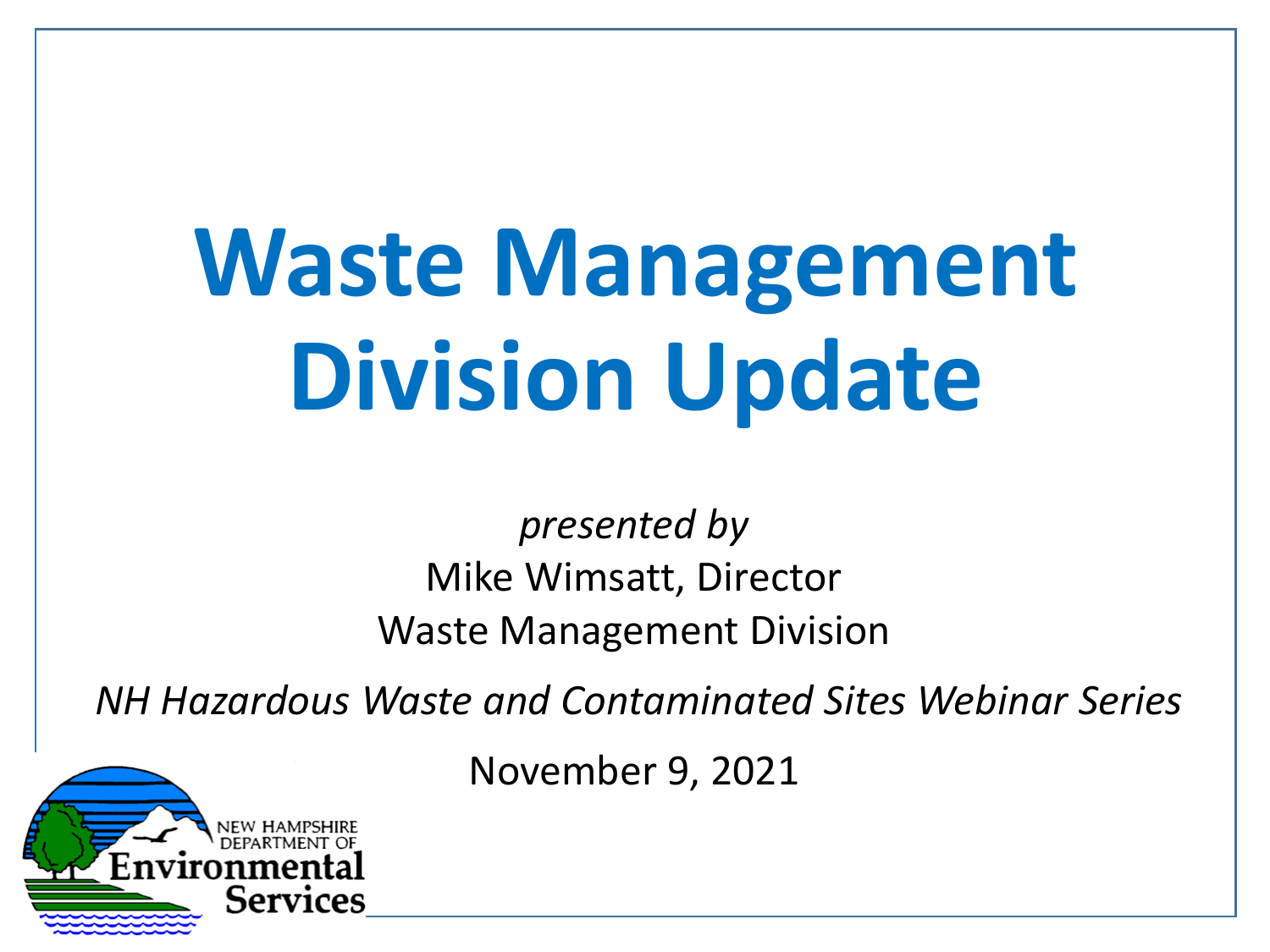### Brief Agenda

- I. A Note of Thanks
- II. Division Areas of Focus
- III. Oil Discharge & Disposal Cleanup Fund Status
- IV. Webinar Program Review

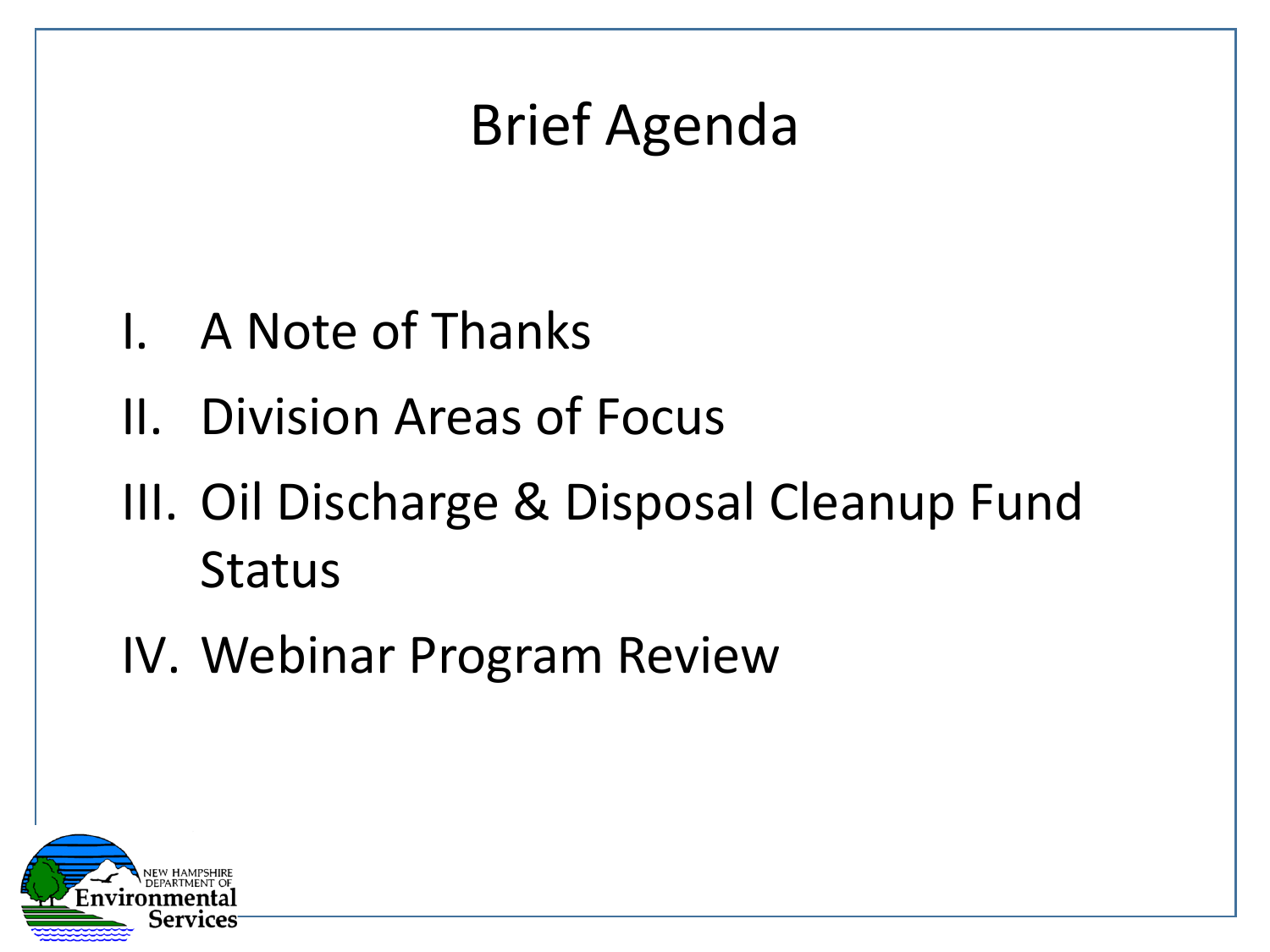#### A Note of Thanks…

#### … to our staff, and to all of you

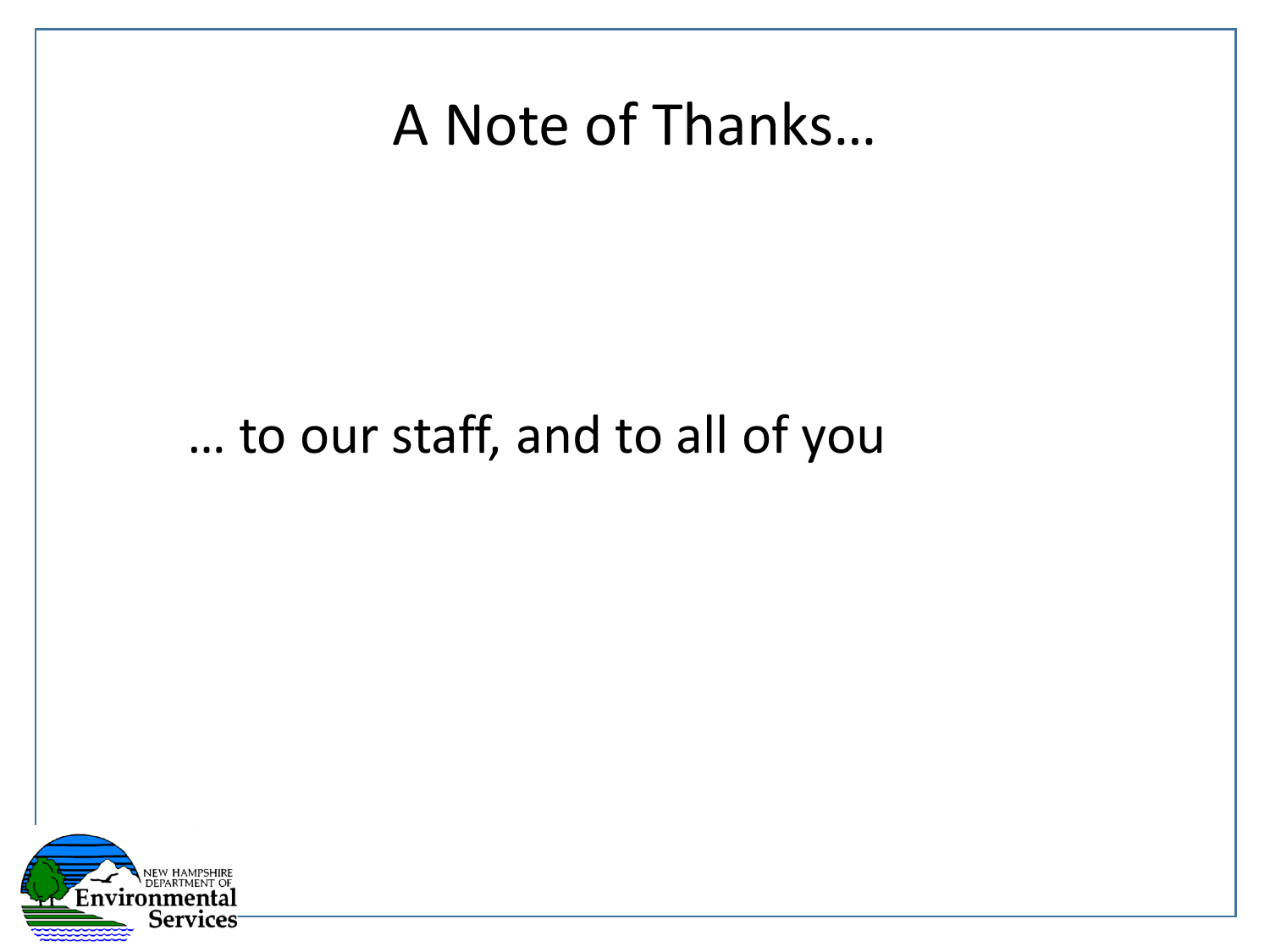### Areas of Focus

- I. PFAS Per- and polyfluoroalkyl substances
	- Continues to dominate much or our work
	- Coordinated by WMD but truly Department wide
	- Multi-media air, water, waste, soil, biota
	- National attention growing States and EPA
- II. ARPA American Rescue Plan Act of 2021
	- Drinking Water and Clean Water programs
	- Major infrastructure grant program
	- Administration deadlines
	- Integrates well with DWGW Trust Fund work

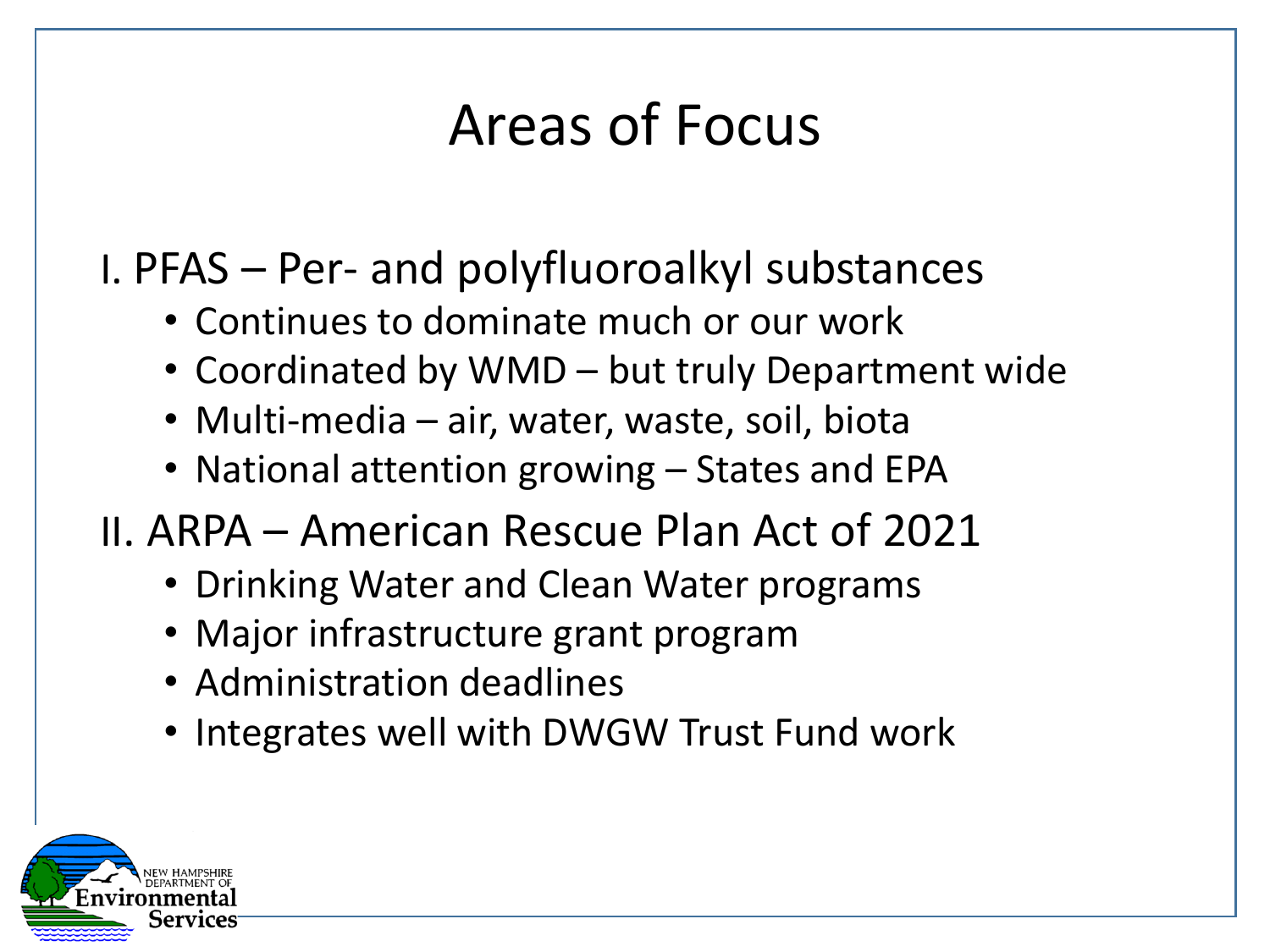# Areas of Focus, cont'd

III. Solid Waste Management Program

- New Bureau Administrator Leah McKenna
- Unprecedented focus from public and legislators
- Positioned to make significant progress
- IV. Leadership Changes milestone retirements
	- Karlee Kenison, Administrator HW Remediation Bureau
	- Mike Juranty, Administrator, MTBE Remediation Bureau

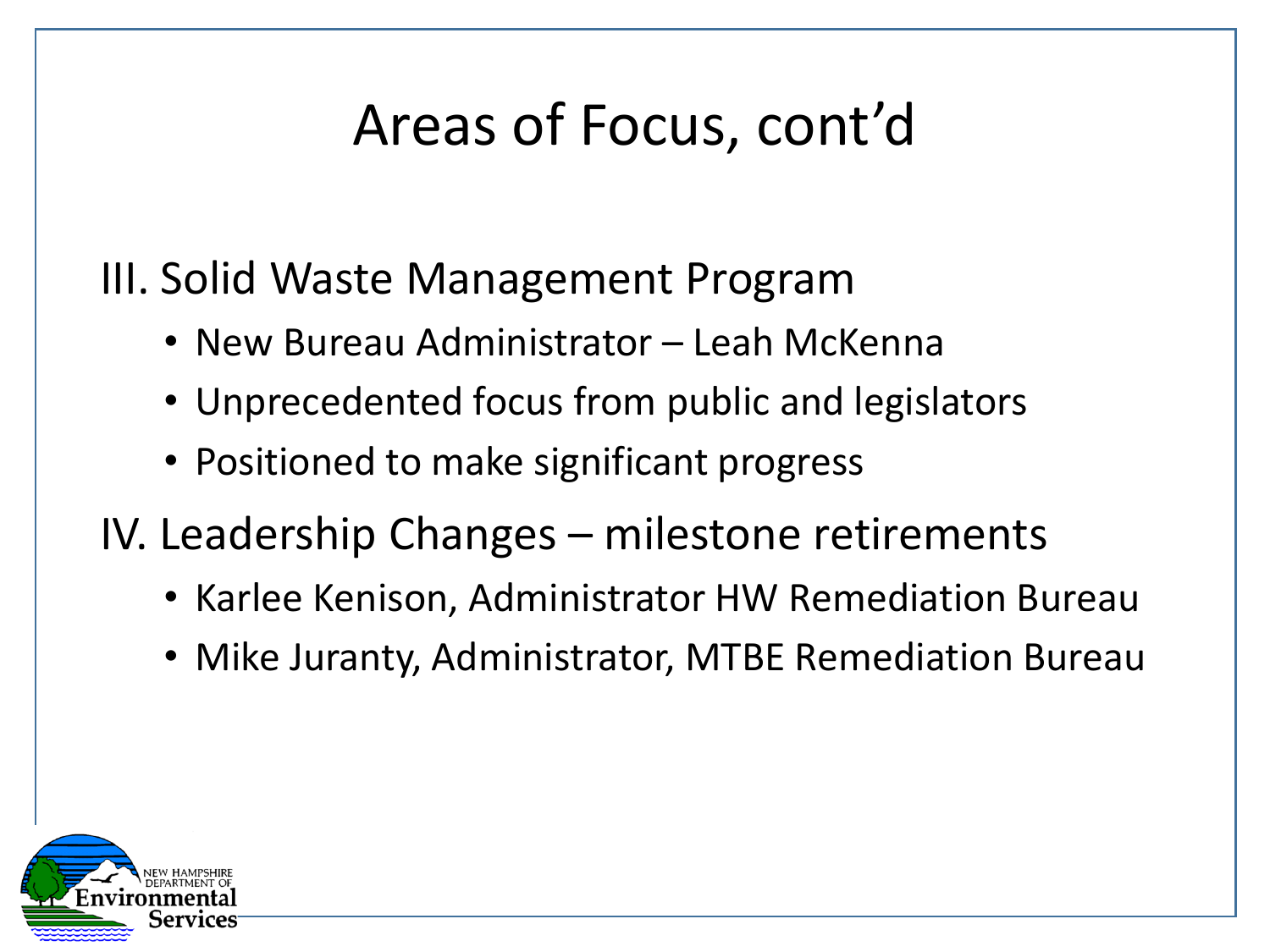#### Oil Discharge & Disposal Cleanup Fund Statistics and Outlook

FY 21 Reimbursements Corrective Action - \$15,922,451 Safetank – \$416,825

Fund Balance - \$7,734,835

Anticipate Fees for FY22 – \$15M (approximately 5% reduction from pre-pandemic level)

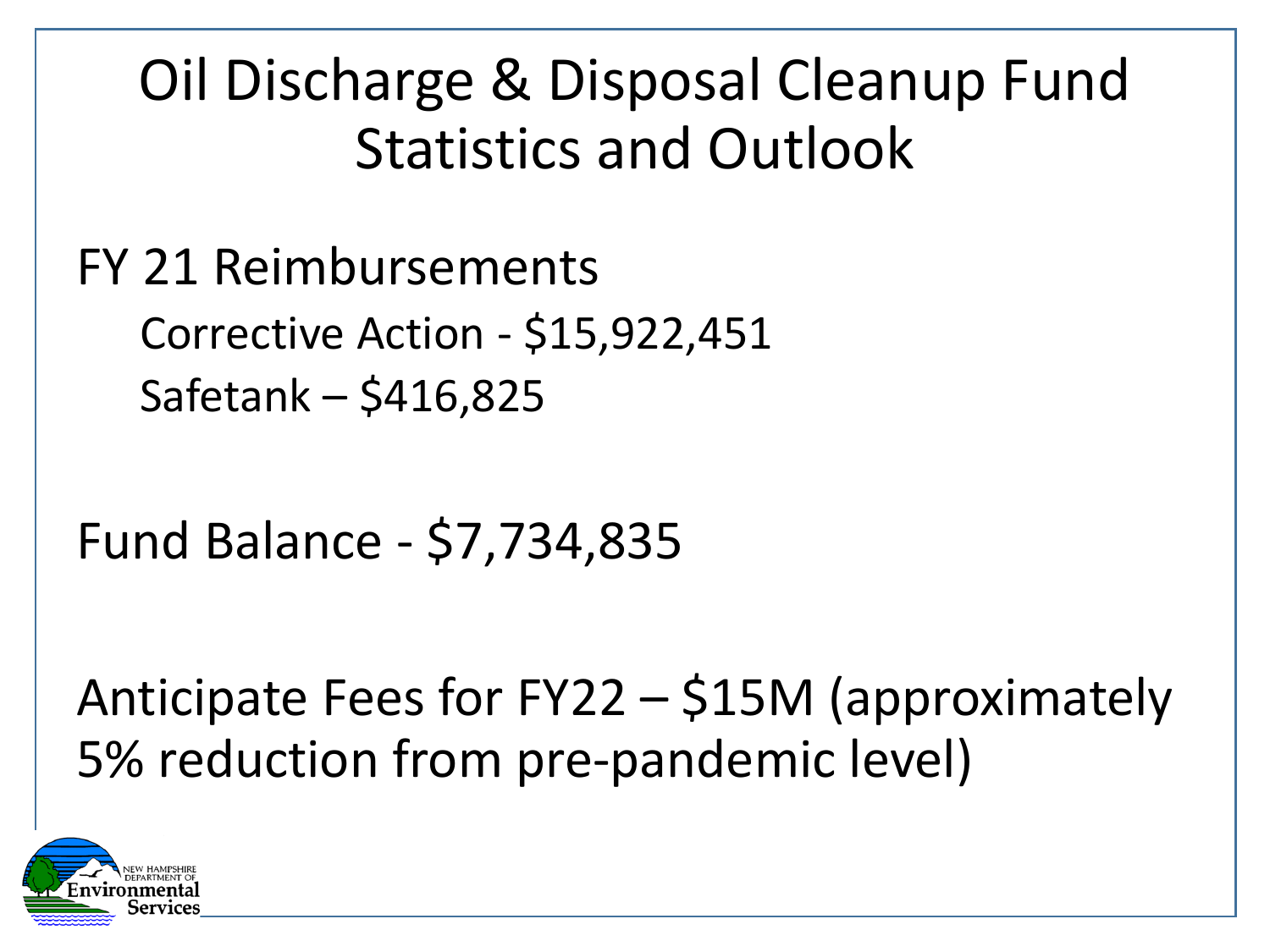#### Our Program for this Webinar

- ARPA & Drinking Water & Groundwater Trust Fund
- PFAS Multi-Media Response
	- Drinking water
	- Biosolids
	- Exposure Risk Assessment
- Solid Waste
	- SW Management Bureau changes
	- Waste Diversion
	- Landfill Gas Capture and Use
- Tanker Spill Response (w/PFAS impacts)
- Concord Gasholder historic facility evaluation
- Remediation challenges due to extreme weather